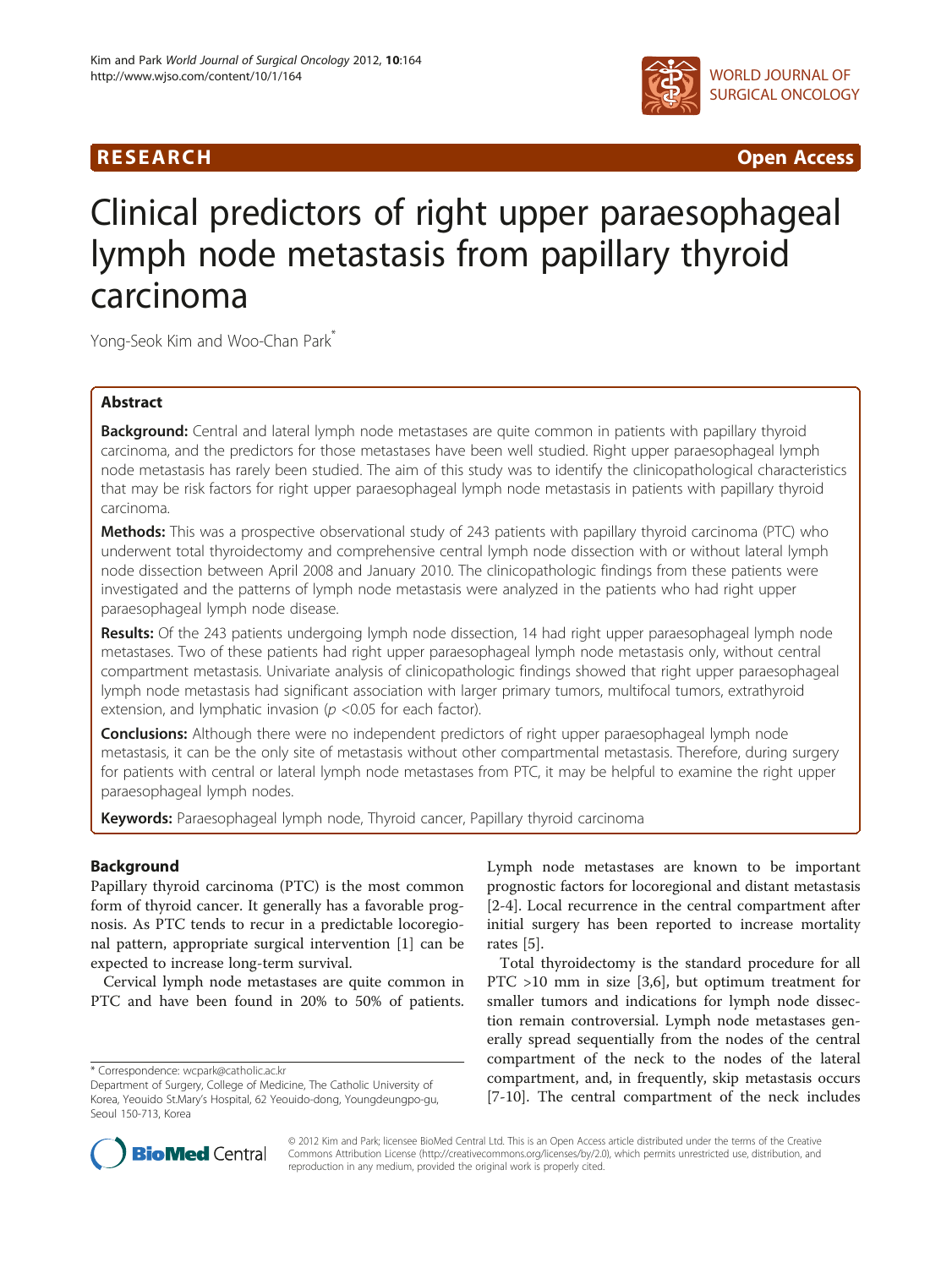the precricoid (Delphian), pretracheal, and paratracheal lymph nodes. The right upper paraesophageal lymph nodes are difficult to distinguish from the central compartment; however, that section is important, because metastasis to a lateral lymph node can involve the mediastinum and because they are located close to the right recurrent laryngeal nerve [\[11,12\]](#page-5-0). The management of right upper paraesophageal lymph node metastases, particularly posterior to the right recurrent laryngeal nerve, remains unclear. Therefore, this study was performed to examine the clinicopathologic factors associated with right upper paraesophageal lymph node metastasis in patients with papillary thyroid carcinoma.

## Methods

A total of 243 consecutive patients with PTC were prospectively enrolled in this study and underwent thyroid surgery plus cervical lymph node dissection at Yeouido St. Mary's Hospital of the Catholic University in Seoul, Korea, between April 2008 and January 2010. All patients underwent preoperative thyroid function tests, thyroid ultrasonography (US), US-guided fine-needle aspiration cytology (FNAC) of the thyroid nodules, and neck computed tomography (CT) for preoperative staging of PTC and evaluation of lymph node status.

Total thyroidectomy and central lymph node dissection were performed with or without lateral lymph node dissection. Surgery was performed when the thyroid nodules detected by US were proven to be papillary carcinoma on FNAC or when the FNAC was suspicious for malignancy. A frozen section biopsy of the thyroid lesion was performed during surgery. If frozen section results confirmed malignancy, total thyroidectomy and comprehensive central lymph node dissection were performed. Lateral lymph node dissection was performed if preoperative imaging studies were suspicious for metastasis, for instance, if the ultrasound image revealed loss of central hilum echogenicity, microcystic changes, or microcalcifications. Neck CT with and without intravenous contrast agent was performed preoperatively, and 5 mm image slices were obtained from the base of the skull to the thoracic inlet. A single radiologist evaluated the images for metastases in the lateral lymph nodes (LNs) of the neck. In patients whose CT scans showed strong enhancement, calcifications, or necrotic or cystic changes after intravenous contrast, lateral lymph node dissection was performed with correlation to the US images.

The central compartment of the neck includes the region between the common carotid arteries and is bounded superiorly by the hyoid bone. The inferior border has been variably defined as the sternal notch or the innominate artery. The paratracheal nodes may be anterior and posterior to the recurrent laryngeal nerves. These nodes may be found posterior to the common carotid artery on the right because of the anatomic variation of the sides. In this study, dissection of the right upper paraesophageal lymph nodes included the area posterior to the right recurrent laryngeal nerve. The field was inspected for macroscopic disease before dissection. Figure 1 shows the boundaries of the upper paraesophageal area that was dissected.

The histopathology of the thyroid tumor was determined from all biopsy specimens examined by the hospital's pathologists. Pathologic reports were compiled, and clinicopathological characteristics, including tumor size, tumor location, multifocal tumor, tumor encapsulation, extrathyroidal extension, capsular invasion, lymphatic invasion, perineural invasion, vascular invasion, and concurrent thyroiditis were recorded.

Statistical analysis was performed using SPSS, version 18.0 (SPSS Inc., Chicago, IL). Univariate analysis was performed using the chi-square test and Fisher's exact test, and multivariate analysis was performed using logistic regression analysis. Differences were considered significant for  $p < 0.05$ .

This study was reviewed and approved by the institutional review board at Yeouido St. Mary's Hospital.

#### Results

The clinicopathologic characteristics of the 243 patients [200 females (82.3%) and 43 males (17.7%), mean age 49.54 years] are summarized in Table [1](#page-2-0). All patients underwent total thyroidectomy. The mean tumor size



Figure 1 The arrow indicates the area that was dissected (right upper paraesophageal lymph node dissection).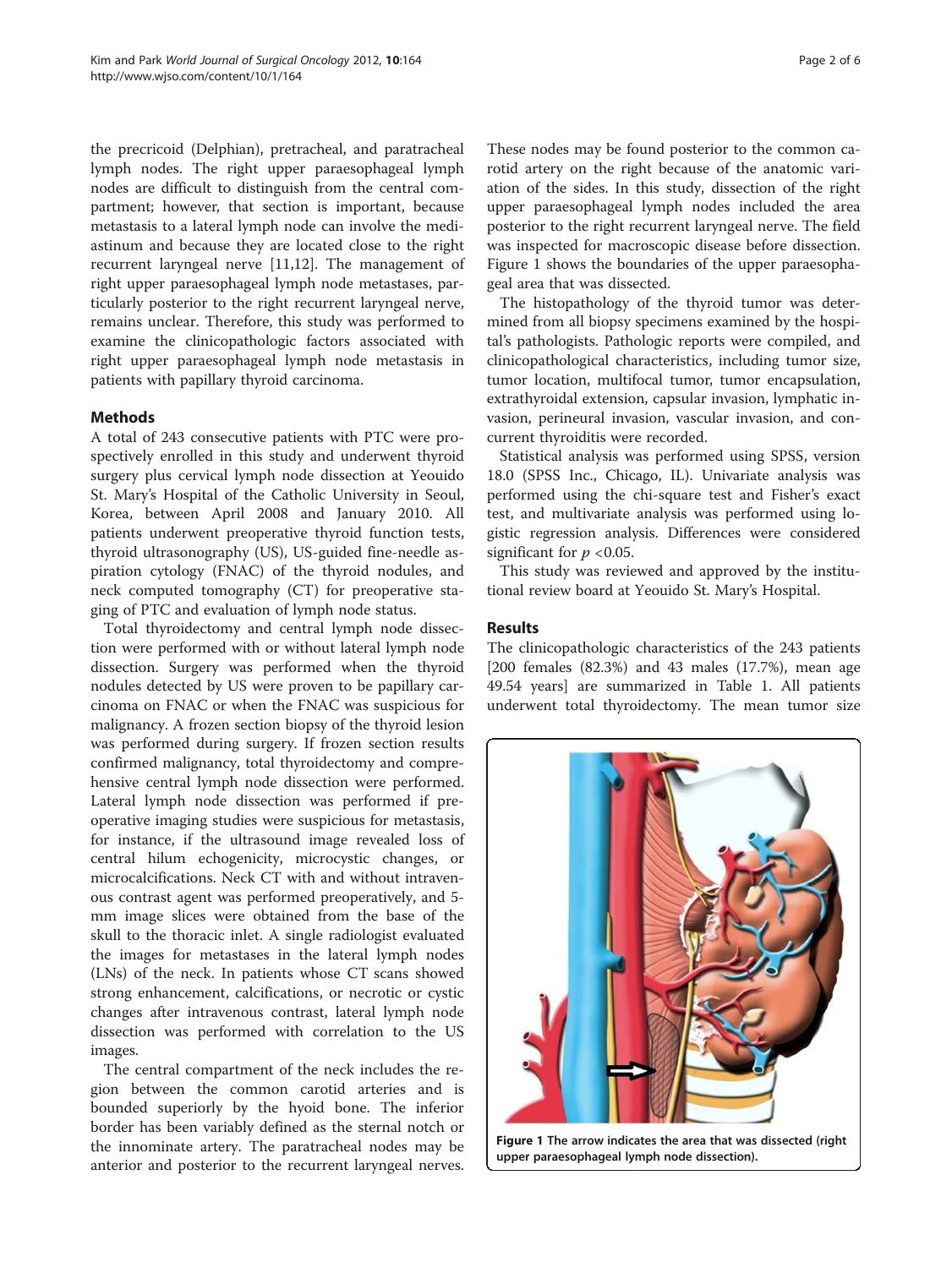<span id="page-2-0"></span>Table 1 Clinicopathologic characteristics of 243 patients who underwent total thyroidectomy and cervical lymph node dissection

| <b>Variables</b>                         |                           | Results( $n = 243$ )     |
|------------------------------------------|---------------------------|--------------------------|
| Age                                      | $<$ 45                    | 88(36.2%)                |
|                                          | $\geq 45$                 | 155(63.8%)               |
| Gender                                   | Male                      | 43(17.7%)                |
|                                          | Female                    | 200(82.3%)               |
| Tumor size                               | $<1$ cm                   | 128(52.7%)               |
|                                          | $\geq$ 1 cm               | 115(47.3%)               |
| Tumor location                           | l eft                     | 78(32.1%)                |
|                                          | Right                     | 101(41.6%)               |
|                                          | Isthmus                   | $6(2.4\%)$               |
|                                          | <b>Both</b>               | 58(23.9%)                |
| Solitary lesion                          | Upper                     | 37(15.2%)                |
|                                          | Middle                    | 81(33.3%)                |
|                                          | Lower                     | 43(17.7%)                |
|                                          | Isthmus                   | 6(2.5%)                  |
| Multifocal lesion                        | <b>Both lobes</b>         | 58(23.9%)                |
|                                          | Affected lobe             | 14(5.8%)                 |
| Multiplicity                             | $(-)$                     | 160(65.8%)               |
|                                          | $(+)$                     | 83(34.2%)                |
| Extrathyroidal extension                 | $(-)$                     | 101(41.6%)               |
|                                          | $(+)$                     | 142(58.4%)               |
| Node metastasis                          | $(-)$                     | 123(50.6%)               |
|                                          | $(+)$                     | 120(49.4%)               |
| Right upper<br>paraesophageal metastasis | $(-)$                     | 229(94.2%)               |
|                                          | $(+)$                     | 14(5.8%)                 |
| Retrieved central<br>lymph nodes         | Mean(95%Cl <sup>a</sup> ) | 8.3210(7.6611-8.9808)    |
| Metastatic central<br>lymph nodes        | $Mean(95\%Cld)$           | 1.5556(1.2071-1.9040)    |
| Retrieved lateral<br>lymph nodes         | Mean $(95\%Cla)$          | 19.8333(17.2426-22.4241) |
| Metastatic lateral<br>lymph nodes        | Mean(95%Cl <sup>a</sup> ) | 1.9167(1.3089-2.5244)    |

<sup>a</sup>CI: confidence interval.

was  $1.06 \pm 0.60$  cm. Tumors were located in the right lobe, left lobe, isthmus, and bilateral lobes in 41.6%, 32.1%, 2.4%, and 23.9% of patients, respectively. There were 37 patients with the primary lesion located in the upper third of the thyroid lobe, 81 patients with lesions in the middle third, and 43 patients with lesions in the lower third. Multifocal tumors were identified in 34.2% of patients. Positive nodal metastases occurred in 49.4% of patients. Among the 243 patients who underwent central neck dissection, 14(5.8%) patients were positive for right upper paraesophageal lymph node metastases.

In 1 of the 14 patients with right upper paraesophageal lymph node metastasis, the other compartments were negative for lymph node metastasis. There was one patient with right upper paraesophageal lymph node metastasis and lateral lymph node metastasis. Eight of the 14 patients had metastasis in the central and lateral compartments. Multifocal lesions (both lobes or single affected lobe) were observed in 8 of 14 patients (Table 2).

Univariate analysis of the clinicopathologic factors associated with metastasis to a right upper paraesophageal lymph node (Table [3\)](#page-3-0) indicated that right upper paraesophageal lymph node metastasis was significantly associated with larger primary tumors, multifocal tumors, extrathyroidal extension, and lymphatic invasion ( $p$  <0.05 each factor). Although the number of removed lymph nodes was not statistically significant, the numbers of metastatic central lymph nodes and lateral lymph nodes in the patients with right upper paraesophageal lymph node metastasis were statistically significant. In contrast, age, gender, tumor location, necrosis, vascular invasion, and perineural invasion were not associated with the occurrence of right upper paraesophageal lymph node metastasis. Although there was no statistical significance, a right upper paraesophageal lymph node metastasis originating from a PTC in the contralateral left thyroid lobe occurred in only 1 of 14 patients.

Recurrent laryngeal nerve injury was observed in 6 of 243 patients. Permanent hypoparathyroidism requiring calcium and vitamin D supplementation occurred in 24 (9.9%) of 243 patients. Postoperative whole-body radioiodine scanning and determination of rhTSH-stimulated serum thyroglobulin concentration were performed in 182 (74.9%) patients, and no visible iodine uptake was seen outside the thyroid bed. The stimulated thyroglobulin levels were low or undetectable.

| Table 2 Status of lymph node metastasis of positive right |
|-----------------------------------------------------------|
| upper paraesophageal lymph node metastases according      |
| to primary tumor location                                 |

|              |                             | $Lateral(-)$ | $Lateral(+)$   |
|--------------|-----------------------------|--------------|----------------|
| $Central(-)$ | Upper                       | 0            | ∩              |
|              | <b>Middles</b>              | Ω            |                |
|              | Lower                       | Ω            | 0              |
|              | Multifocal in both lobes    |              | 0              |
|              | Multifocal in affected lobe | $^{()}$      | 0              |
| $Central(+)$ | Upper                       |              | 2              |
|              | Middle                      | Ω            | 0              |
|              | Lower                       | Ω            | $\mathfrak{D}$ |
|              | Multifocalin both lobes     | 2            | 4              |
|              | Multifocal in affected lobe |              | Λ              |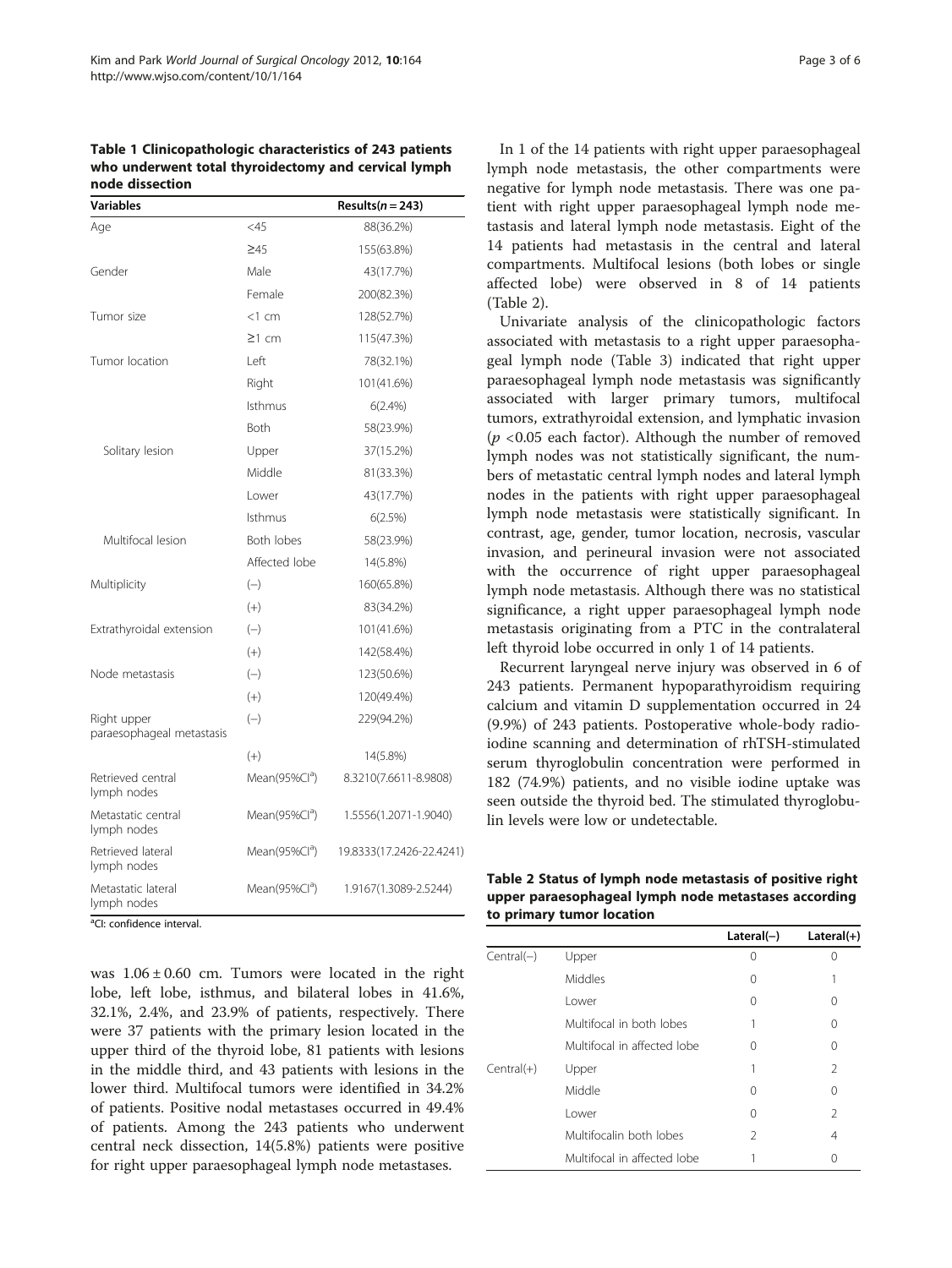|                                |                           | Status of right upper paraesophageal lymph node |                          | p-Value |
|--------------------------------|---------------------------|-------------------------------------------------|--------------------------|---------|
|                                |                           | Metastasis(-) $n = 229$                         | Metastasis(+) $n = 14$   |         |
| Age(yrs)                       | Mean(95%Cl <sup>a</sup> ) | 49.51(48.04-50.97)                              | 50.07(41.11-59.03)       | 0.73    |
| Gender                         | Male                      | 38                                              | 5                        | 0.07    |
|                                | Female                    | 191                                             | 9                        |         |
| Tumor size                     | Mean(95%Cl <sup>a</sup> ) | 1.0195(0.9455-1.0938)                           | 1.6429(1.1599-2.1258)    | 0.006   |
|                                | $<1$ cm                   | 125                                             | $\mathsf 3$              | 0.016   |
|                                | $\geq$ 1 cm               | 124                                             | 11                       |         |
| Tumor location                 | Left                      | 77                                              | $\mathbf{1}$             | 0.06    |
|                                | Right                     | 95                                              | 6                        |         |
|                                | Isthmus                   | 6                                               | $\mathbf{0}$             |         |
|                                | Both                      | 51                                              | $\overline{7}$           |         |
| Solitary lesion                | Upper                     | 34                                              | 3                        | 0.15    |
|                                | Middle                    | 80                                              | $\mathbf{1}$             |         |
|                                | Lower                     | 41                                              | $\overline{2}$           |         |
|                                | Isthmus                   | 6                                               | $\mathbf{0}$             |         |
| Multifocal lesion              | Both lobes                | 13                                              | 1                        |         |
|                                | Affected lobe             | 51                                              | 7                        |         |
| Extrathyroidal extension       | $\left( -\right)$         | 100                                             | $\mathbf{1}$             | 0.009   |
|                                | $^{(+)}$                  | 129                                             | 13                       |         |
| Lymphatic invasion             | $(-)$                     | 119                                             | $\mathbf 0$              | 0.000   |
|                                | $^{(+)}$                  | 110                                             | 14                       |         |
| Multiplicity                   | $\left( -\right)$         | 156                                             | $\overline{4}$           | 0.002   |
|                                | $(+)$                     | 73                                              | 10                       |         |
| Vascular invasion              | $(-)$                     | 219                                             | 13                       | 0.49    |
|                                | $^{(+)}$                  | 10                                              | $\overline{\phantom{a}}$ |         |
| Combined thyroiditis           | $\left( -\right)$         | 185                                             | 13                       | 0.39    |
|                                | Hashimoto thyroiditis     | 27                                              | $\mathbf 0$              |         |
|                                | Lymphocytic thyroiditis   | 17                                              | $\mathbf{1}$             |         |
| Retrieved central lymph nodes  | Mean(95%Cl <sup>a</sup> ) | 8.2664(7.5873-8.9454)                           | 9.2143(6.0666-12.3619)   | 0.33    |
| Metastatic central lymph nodes | Mean(95%Cl <sup>a</sup> ) | 1.3493(1.0205-1.6782)                           | 4.9286(2.5700-7.2872)    | 0.004   |
| Retrieved lateral lymph nodes  | Mean(95%Cl <sup>a</sup> ) | 20.08(17.0944-23.0656)                          | 18.6(13.2234-23.9766)    | 0.64    |
| Metastatic lateral lymph nodes | Mean(95%Cl <sup>a</sup> ) | 0.2882(0.1709-0.4055)                           | 3.5(1.4029-5.5971)       | 0.000   |

#### <span id="page-3-0"></span>Table 3 Univariate analysis of the clinicopathologic factors associated with right upper paraesophageal lymphnode metastasis

<sup>a</sup>CI: confidence interval.

# **Discussion**

The appropriate extent of cervical lymph node dissection in PTC remains controversial [\[12\]](#page-5-0). Some authors have concluded that if the tumor is smaller than 10 mm and the patient belongs to a low-risk group, the good prognosis of these patients allows for conservatives urgical treatment. They have found that extensive lymph node dissection offers no advantage in the treatment of PTC and increases morbidity [\[2](#page-4-0)[,13,14\]](#page-5-0). Other authors have recommended total thyroidectomy with central lymph node dissection because a high rate of locoregional recurrence and distant metastasis from PTC may decrease survival, and preoperative assessment of the central compartment by US [[15-18\]](#page-5-0) is less sensitive than lateral compartment ultrasound.

In this study, total thyroidectomy with comprehensive central lymph node dissection, including right upper paraesophageal lymph node dissection, was performed with or without evidence of lateral lymph node metastases on preoperative US and CT studies.

In general, cervical lymph node metastases are quite common in PTC, having been found in 20% to 50% of patients. In this study, 49.4% of the patients had cervical lymph node metastases. Most series have reported a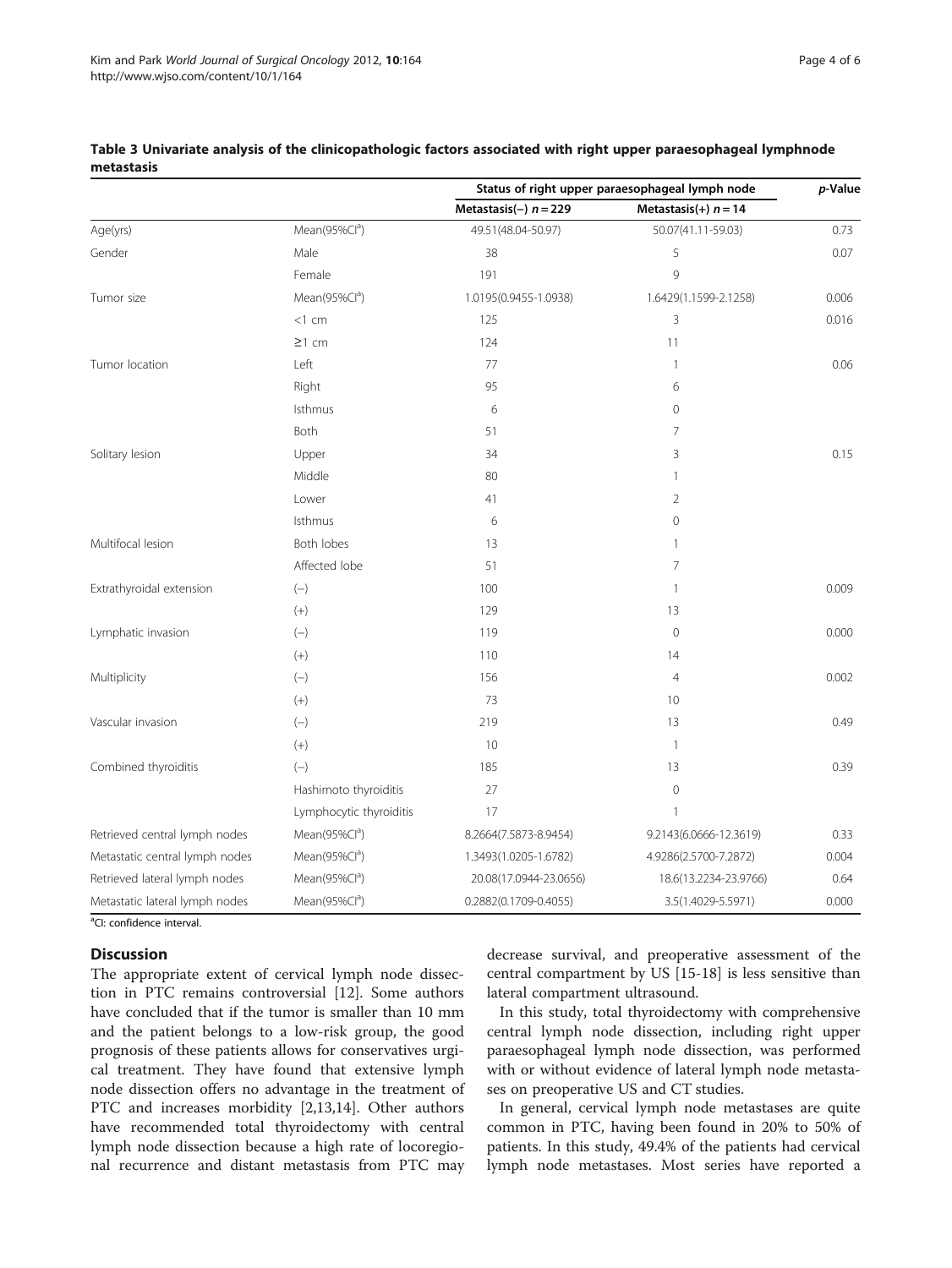<span id="page-4-0"></span>higher rate of nodal disease in the central compartment and lateral neck than in the mediastinum [\[7,19\]](#page-5-0); however, right upper paraesophageal lymph node metastasis posterior to the right recurrent laryngeal nerve is associated with superior mediastinal lymph node metastasis and is a risk for invasion of the mediastinal organs, including the trachea [\[20,21](#page-5-0)]. Because it has been associated with a high risk of postoperative hypocalcemia [[22\]](#page-5-0), there are currently reduced numbers of indications for elective right upper paraesophageal lymph node dissection. However, reoperative cervical lymph node dissection can be challenging and places the regional lymph nodes and parathyroids at increased risk [\[5,23](#page-5-0)]. There may be a higher rate of permanent recurrent laryngeal nerve injury and permanent hypoparathyroidism when cervical lymph node dissection is performed with total thyroidectomy than for total thyroidectomy alone [[5\]](#page-5-0).The rate of permanent hypoparathyroidism has ranged from 0% to 14.3%, and the rate of unintentional recurrent laryngeal nerve injury has ranged from 0% to 5.7% [\[9,16,23-25](#page-5-0)]. The results of this study were similar. Permanent recurrent laryngeal nerve injury and permanent hypoparathyroidism were found in 2.5% and 9.9% of patients, respectively. The morbidity-to-benefit ratio remains unclear for central lymph node dissection, but it can be performed safely by expert surgeons.

Zhang et al. [[26\]](#page-5-0) demonstrated that primary tumors arising from the upper lobe of the thyroid spread frequently to the lateral nodes while skipping the central nodes, whereas primary tumors originating from the lower lobe spread directly to the central nodes. Although the study of Zhang et al. was important for the understanding of nodal spreading, our study did not find an association between the location of the primary tumor and metastatic status of neck lymph nodes in patients with right upper paraesophageal lymph node metastasis.

In this study, 14 of 243 patients who underwent thyroidectomy with cervical lymph node dissection had right upper paraesophageal lymph node metastasis. Univariate analysis showed that larger tumor size, multifocal tumors, extrathyroidal extension, and lymphatic invasion were associated with right upper paraesophageal lymph node metastasis. Of the 14 patients, 2 were found with skip metastasis. Two of 14 patients had lymph node metastasis without central compartment metastasis, and 1 of these patients had lateral lymph node metastasis. In these two cases, the tumor size was greater than 2 cm, cancer was observed in both lobes, and extrathyroidal extension was observed. Although there was no statistical significance, a right upper paraesophageal lymph node metastasis originating from a PTC in the contralateral left thyroid lobe occurred in only 1 of 14 patients. The tumor size was 2.4 cm, multifocal cancer was observed in the affected lobe, and extrathyroidal

extension was observed. According to the preoperative study and operative findings, if a patient only has cancer in the left thyroid lobe, a right upper paraesophageal lymph node dissection should be performed.

Patients with nodal metastasis from papillary carcinoma of the thyroid have an increased rate of extrathyroidal invasion, locoregional recurrence, and distant metastasis [[27-29](#page-5-0)]. Extrathyroidal extension is also known to be a potent and adverse prognostic indicator [1,[30\]](#page-5-0). Lymphatic and vascular invasion are markers of aggression and carry a less favorable long-term prognosis [[31-33\]](#page-5-0). Thus, if thyroid cancer shows these features (multiplicity, extrathyroidal extension) during surgery, it may be necessary to inspect the right upper paraesophageal lymph nodes.

This study has demonstrated that papillary thyroid carcinoma can metastasize, although rarely, solely to the right upper paraesophageal lymph nodes posterior to the recurrent laryngeal nerves. Because of the relatively brief initial follow-up period, local recurrence, distant metastasis, and prognosis were not evaluated. The authors plan on reporting more comprehensive results and ample data, which will be collected during long-termfollow up.

#### Conclusions

Right upper paraesophageal lymph node metastasis posterior to the recurrent laryngeal nerves from papillary thyroid carcinoma is fairly uncommon. In univariate analysis, metastasis to these lymph nodes was associated with tumor size, multiplicity, extrathyroidal extension, and lymphatic invasion. The results suggest that for locoregional control, it would be helpful to examine the right upper paraesophageal lymph nodes during surgery for patients with extensive cervical lymph node metastases from PTC.

#### Competing interests

The authors declare that they have no competing interests.

#### Authors' contributions

WCP: participated in the conception and design of the study and carried out the surgery. YSK: participated in data analysis and interpretation of data drafted the manuscript. All authors read and approved the final manuscript.

#### Acknowledgments

This study did not receive grant funding or other subsidies.

Received: 7 March 2012 Accepted: 15 July 2012 Published: 16 August 2012

#### References

- 1. Mazzaferri EL, Jhiang SM: Long-term impact of initial surgical and medical therapy on papillary and follicular thyroid cancer. Am J Med 1994, 97:418–428.
- 2. Grebe SK, Hay ID: Thyroid cancer nodal metastases: biologic significance and therapeutic considerations. Surg Oncol Clin N Am 1996, 5:43-63.
- 3. Cooper DS, Doherty GM, Haugen BR, Kloos RT, Lee SL, Mandel SJ, Mazzaferri EL, McIver B, Sherman SI, Tuttle RM: Management guidelines for patients